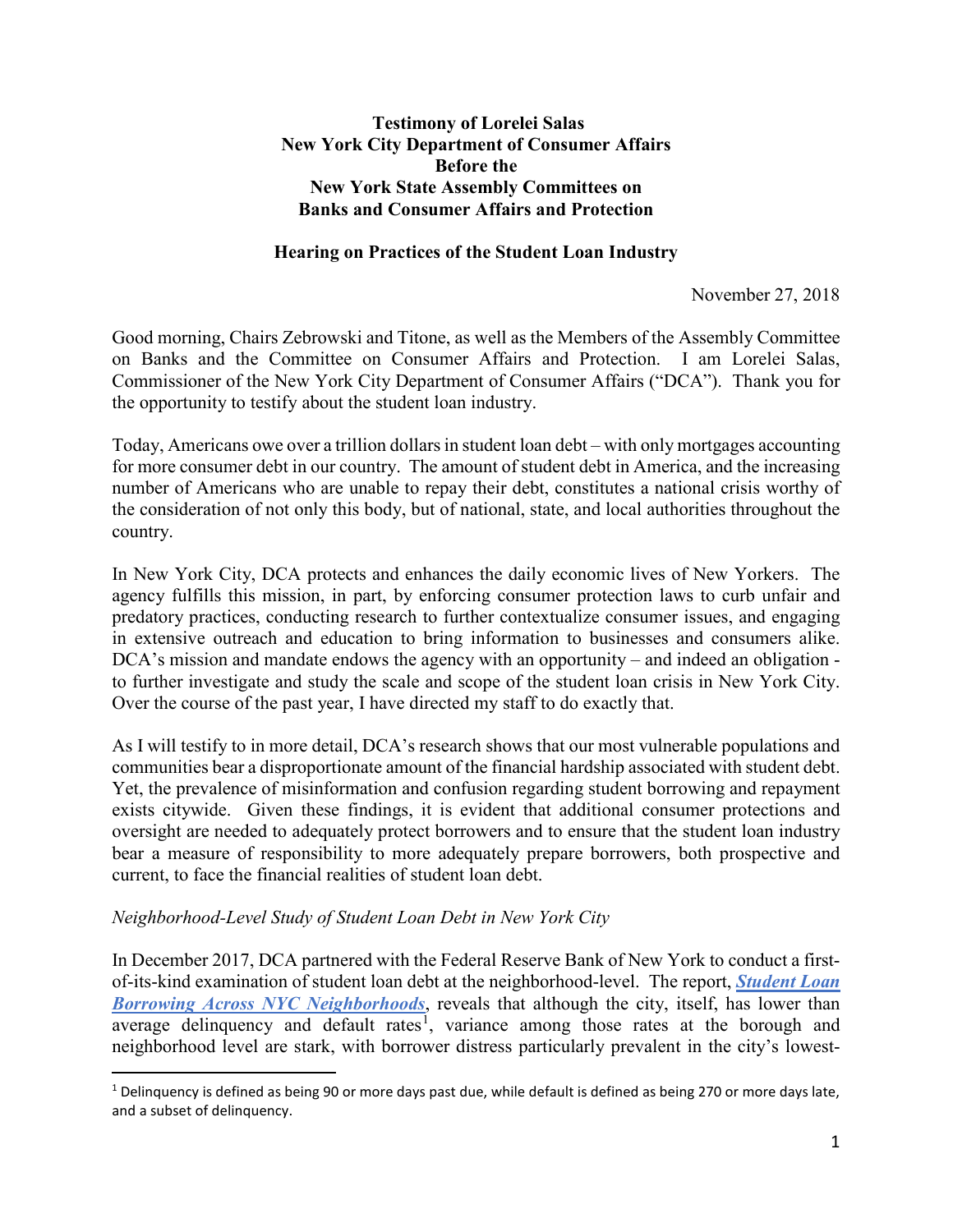income neighborhoods, among older borrowers, and among those who have relatively low debt balances.

Delinquency and default rates in the city, for example, average 20 percent in the city's lowestincome neighborhoods compared to just 8 percent in its highest-income neighborhoods. In addition, borrowers 45 years or older have higher student loan delinquency rates than younger borrowers. Interestingly, our findings show that the amount owed by an individual is not necessarily indicative of borrower distress. For example, in the Bronx, the borough that has the most acute student loan distress, individuals have lower median student loan balances compared to the citywide median but have a higher delinquency rate (19 percent) compared to the citywide rate (14 percent).

This month, DCA released a follow up report, *[Student Loan Debt Distress Across NYC](https://www1.nyc.gov/assets/dca/downloads/pdf/partners/Research-StudentLoanDebtDistressAcrossNYCNeighborhoods.pdf)  [Neighborhoods: Identifying Indicators of Vulnerability](https://www1.nyc.gov/assets/dca/downloads/pdf/partners/Research-StudentLoanDebtDistressAcrossNYCNeighborhoods.pdf)*, further shedding light on why borrower distress is distributed unevenly throughout the city. The report reveals that non-completion of studies, a particular issue of concern for older<sup>[2](#page-1-0)</sup> students, students of color, and students from households with low incomes, is a strong predictor of loan default. The strongest associations between non-completion and default were concentrated in traditionally financially distressed neighborhoods such as the Brooklyn neighborhoods of Bedford-Stuyvesant and East New York and the Manhattan neighborhoods of East and Central Harlem. Another finding indicates a positive correlation at the neighborhood level between the percentage of students attending for-profit schools<sup>[3](#page-1-1)</sup> and the number of students with student debt in collections. Given the demographics<sup>[4](#page-1-2)</sup> of for-profit enrollees, this invariably and disproportionately impacts the financial health<sup>[5](#page-1-3)</sup> of neighborhoods comprised of people of color, individuals with low-incomes, and older students.

Borrower distress is at the heart of the student loan debt crisis in our country. Consequences associated with delinquency and default, including compounding interest and adverse credit reporting, severely impact an individual's financial future. Together, these reports signal that higher education and its funding mechanisms are deeply flawed. Specifically, but perhaps not exclusively, the reports suggest that the student loan industry, and other stakeholders, must do more to successfully intervene and work with the City's most vulnerable populations to develop realistic repayment plans that lead to successful student loan repayment.

#### *Community Confusion and Misinformation*

This past May and June, DCA drew on relationships with various community organizations to hold a series of "listening tour" events in the most distressed neighborhoods in the City as identified by our research. At each of these events, I, or a member of my senior staff, sat with constituents and asked them to share their student debt experience with the agency. By and

<span id="page-1-0"></span> $2$  The report defines "older students" as 24 years and older.

<span id="page-1-1"></span><sup>&</sup>lt;sup>3</sup> For-profit schools are defined as schools that operate as businesses and/or are publicly traded.

<span id="page-1-2"></span><sup>4</sup> For-profit schools' enrollees are disproportionately low-income, minority, GED holders, and older (over 24 or 25) students.

<span id="page-1-3"></span><sup>&</sup>lt;sup>5</sup> DCA research and investigation has suggested that for-profit schools may offer predatory private loans, often, with knowledge that their student(s) cannot repay the loan.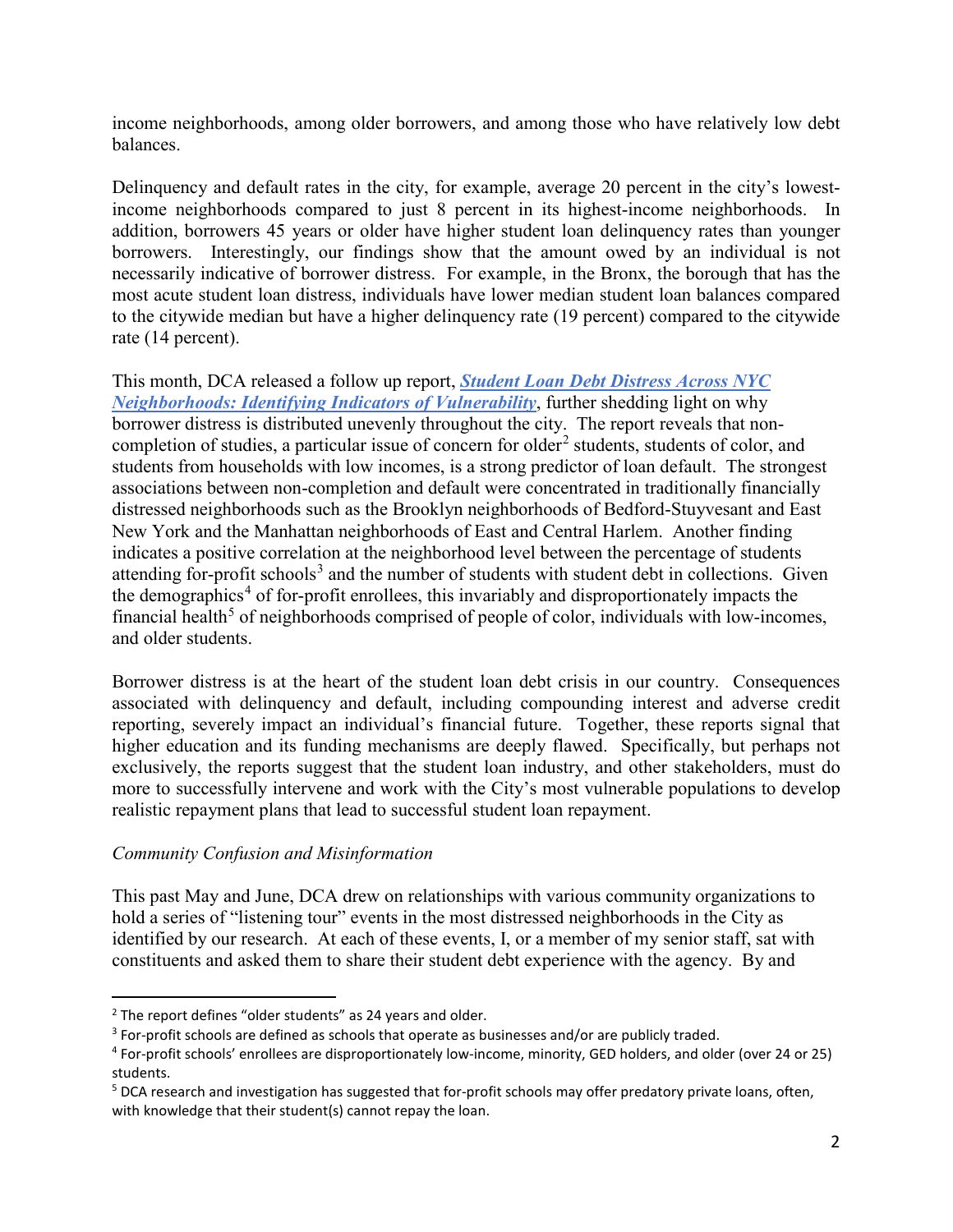large, these events revealed significant gaps in student loan knowledge among prospective and current students, as well as, recent graduates. Commonly, we heard from borrowers who had difficulty discerning the differences between loan products – for example the differences between public or private loans or unsubsidized and subsidized loans. Borrowers were unable to identify what repayment plans or loan forgiveness options were available to them and whether or not they *could even approach* a loan servicer with a question about their ability to repay a loan. It was not uncommon to hear borrowers misunderstand or discount the consequences of loan non-payment on their financial health – consequences these constituents' loan servicers should have made clear to them. All of these constituents identified as needing help, cited insufficient guidance they received before taking out their loans, and were unsure of what, if any, support system they could access to make informed financial decisions going forward.

To help fill the void, DCA has been working tirelessly to help bring accurate information directly to prospective students and distressed borrowers. In June, I convened a public hearing with experts, advocates and various city officials to discuss, with the public, resources available to student borrowers, including free financial coaching funded by our agency. DCA offers *[tips](https://www1.nyc.gov/assets/dca/downloads/pdf/consumers/Tips-StudentLoans.pdf)* to help New Yorkers understand their rights and responsibilities with student loans and *[tips](https://www1.nyc.gov/assets/dca/downloads/pdf/consumers/QuickTips-StudentLoans.pdf)* for those who are struggling with their student loan payments. DCA also offers *[tips](https://www1.nyc.gov/site/dca/consumers/know-before-you-enroll.page)* to help plan and protect students when applying to schools. In early 2019, DCA will hold student debt clinics to provide education, student loan literacy, and opportunities for financial counseling and legal counseling in select areas throughout the city.

Still despite DCA's efforts, and absent comprehensive consumer protection standards, student loan borrowers, by and large, will continue to be plagued with misinformation and a lack of transparency. DCA, a local regulatory agency, has, by design, limited jurisdiction to address many of the systemic causes of student loan distress plaguing individuals and families nationand state-wide. State-wide oversight of student loan servicers, for example, to answer questions, provide correct guidance, and share options for students with loans, will help ensure that servicers are meeting their contractual obligations<sup>[6](#page-2-0)</sup> and not driving borrowers into forbearance or more costly repayment plans. Similarly, more robust institutional oversight of higher-education programs to ensure that accurate information is conveyed by financial aid officers, recruiters, and consultants to communities will help to stamp out consumer misinformation.

# *Conclusion*

The pervasive nature of student loan debt in America is undeniable. I am certain that each of you, or a member of your family, a neighbor, or a friend have had to borrow student loans and have confronted the difficult, and perhaps even predatory, realities of student loan repayment.

I, myself, graduated law school with tens of thousands of student loan debt and experienced the anxieties of financial insecurity, living paycheck to paycheck, raising two children, and often wondering if my degree was really worth the financial hardship.

<span id="page-2-0"></span><sup>&</sup>lt;sup>6</sup> [Reporting](https://www.apnews.com/eeebf667026a420c9893220215e542cb) of a 2017 US DOE audit of Navient, one of the largest student loan servicing companies, confirms widespread failures that have led to increased student borrower distress.